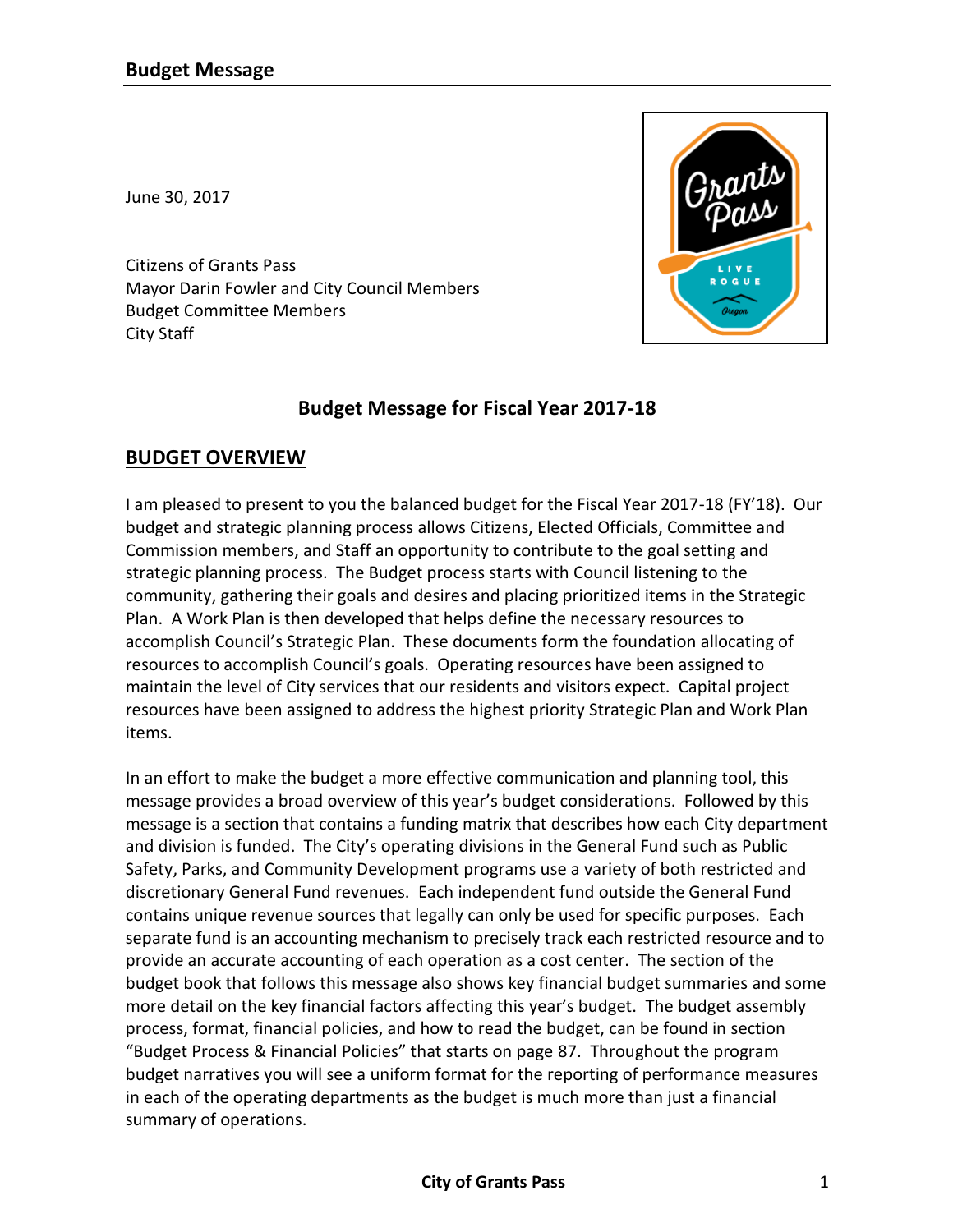## **Setting Direction**

Grants Pass is a strategically motivated municipality, whose direction is annually defined and affirmed by the Governing Body through a series of goal statements that reflect the values of the community. Council establishes the goals used to formulate the Strategic Plan. This year "Keep Citizens Safe" remained as the first goal on the Strategic Plan list as it has been and continues to be the City's top priority.

The Strategic Plan serves as the foundation upon which the budget is developed. Through the Strategic Planning process, Council prioritized the potential work plan items that will help the City make those goals and objectives a reality. This operating and capital budget places an emphasis on the higher priority work plan items in the 2017-2018 Strategic Plan as prioritized by the City Council. Financial resources, if needed, are provided to projects and objectives identified as high priorities by the City Council and resources are assigned to operating divisions based on service level expectations communicated by our citizens and City Council. Staffing recommendations also closely follow these service level expectations.

## **Budget guidelines**

Thanks in part to Citizens' support and successful past financial planning, Council directed Staff to present a budget that will provide the same level of service for all operating divisions. The Executive Team and Staff were given some specific guidelines for preparing the FY'18 budget. With limited growth in resources and expected cost inflation pressures in many of the most routine operational expenditures, general directions included the need to hold the line where possible on personnel and other expenditures. After a number of years of minimal changes to total staffing levels, this year's budget does include additional staff in a few operating divisions in order to maintain current level of services while keeping up with the growth in the City and related demand for services in a growing City.

The City of Grants Pass budget document is prepared in accordance with best practices established by the Government Finance Officers Association (GFOA) to receive their Distinguished Budget Presentation Award. The City's budget document has received this award for the past 32 years. This award program is considered the gold standard for budget reporting and the City of Grants Pass has a longer history of participating in this budget award program than just about any other public agency in Oregon.

## **Revenue overview**

Our City budget is primarily made up of three main pieces: General Fund, Enterprise Funds and Capital Improvement Funds. There are also some special revenue funds that collect certain restricted revenues and some internal service funds that provide support services to City operating and capital programs.

The General Fund makes up 27% of the City's FY'18 budget. The General Fund is made up primarily of property tax, state-shared revenue, franchise (right-of-way) taxes on utilities,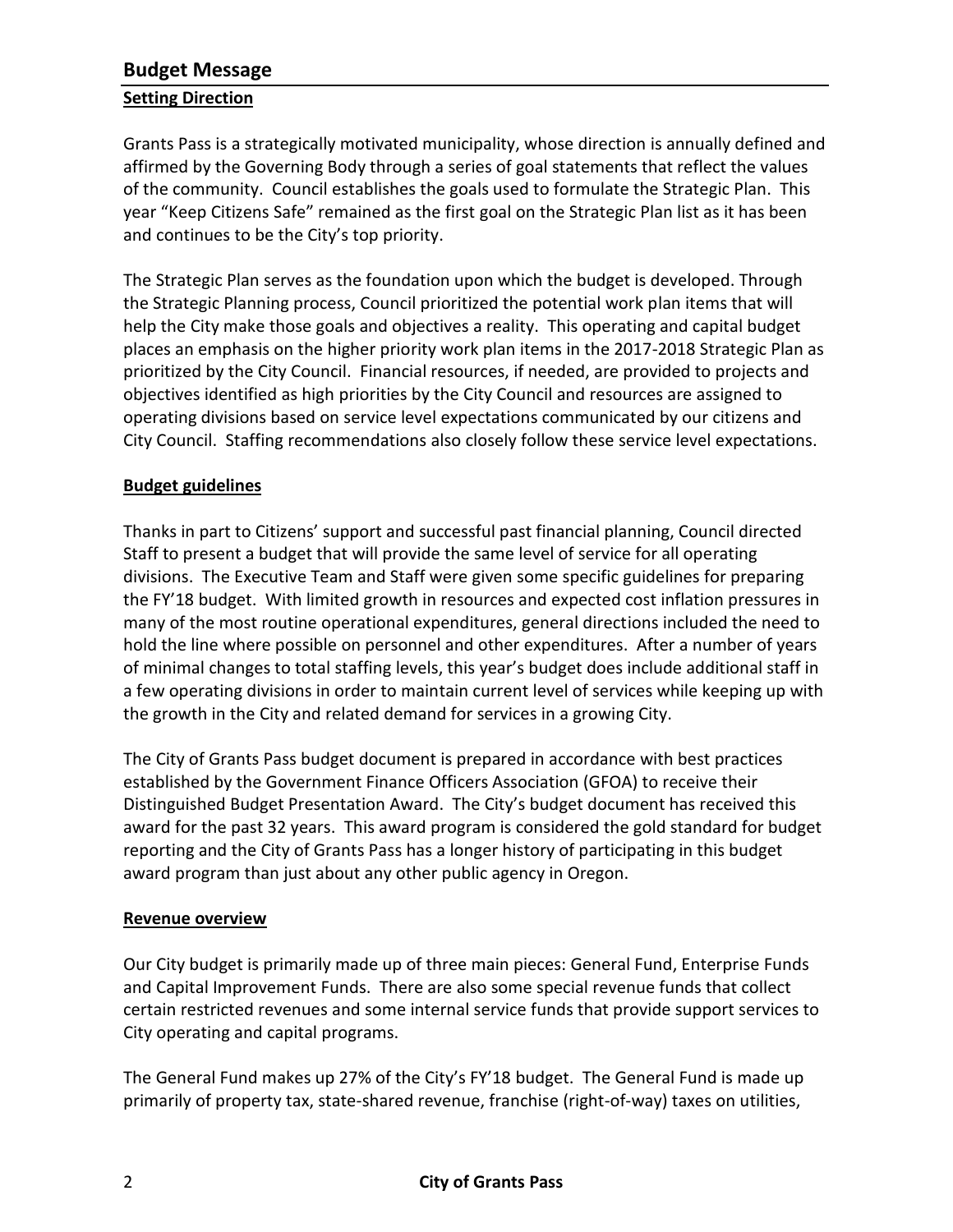and various licenses, permits, and fines. 61% of the General Fund revenue comes from property tax revenue, made up of both a permanent rate and a local option levy, and all of which is dedicated exclusively to Public Safety divisions. The General Fund finances many other basic services, including Parks and Recreation, Development, and others. The General Fund has the City's only discretionary revenue sources, which currently account for annual revenues of approximately \$5.1 million that are shared by all General Fund programs.

Close to 36% of the City's total FY'18 budget comes from Enterprise Funds, which include the Water and Wastewater Utilities. Almost no tax dollars support the Enterprise Funds because they are designed to be self-supporting through user fees. Users of these programs pay fees that support all the costs associated with delivering these services, and these fees cannot be used for any other purpose.

Capital Construction Funds account for approximately 15% of the total budget. This primarily represents the Lands & Buildings Capital Projects Fund and the Transportation Capital Projects Fund.

Special revenue funds such as Transportation, Transient Room Taxes, and others account for approximately 7% of the budget, and the remainder of the total budget comes from Debt Service Funds, Internal Service Funds, and the Trust Fund. The charts and graphs between pages 25 and 33 of the Financial Summary section show some more detail on the breakdown between revenues and expenditures of the general fund, enterprise funds, and other types of funds in this budget.

Our history of sound fiscal policy and management is attributed to the leadership of City Council, community engagement and professional Staff. A few examples of the actions taken include: 1) creation of the intern program which provides college interns to assist firefighters; 2) the layoff of eight employees at the beginning of the construction industry downturn to extend the life of development services reserves; 3) use of Community Service Officers to relieve police officers of more routine duties; 4) Staff participation in health insurance planning and cost sharing; 5) responsible wage and salary changes in recent years for managers, supervisors, and the City's four unions in line with the City's peers through the use of compensation studies; 6) Staff working hard to turn back budgetary savings from operating budgets each year; 7) a successful annexation to recognize areas in the City's Urban Growth Boundary already being served by City services; 8) a continual and ongoing effort to assess and ensure operations are effective and efficient. Without these past actions, the City would not be able to continue to provide the same level of services in coming years without significant adjustments to annual revenue sources.

Some large capital projects are ahead for different City departments in the next year, particularly in Public Safety and in the Wastewater Utility. Thanks to many years of financial planning and prudent fiscal policies in the past, these major projects that only come along once every 20-30 years to meet the demands of a growing City will be tackled with limited use of external debt financing. The major Public Safety facility capital project should be accomplished without any external debt and the Phase Two Wastewater Plant expansion will use close to \$10 million of internal resources in combination with close to \$14 million of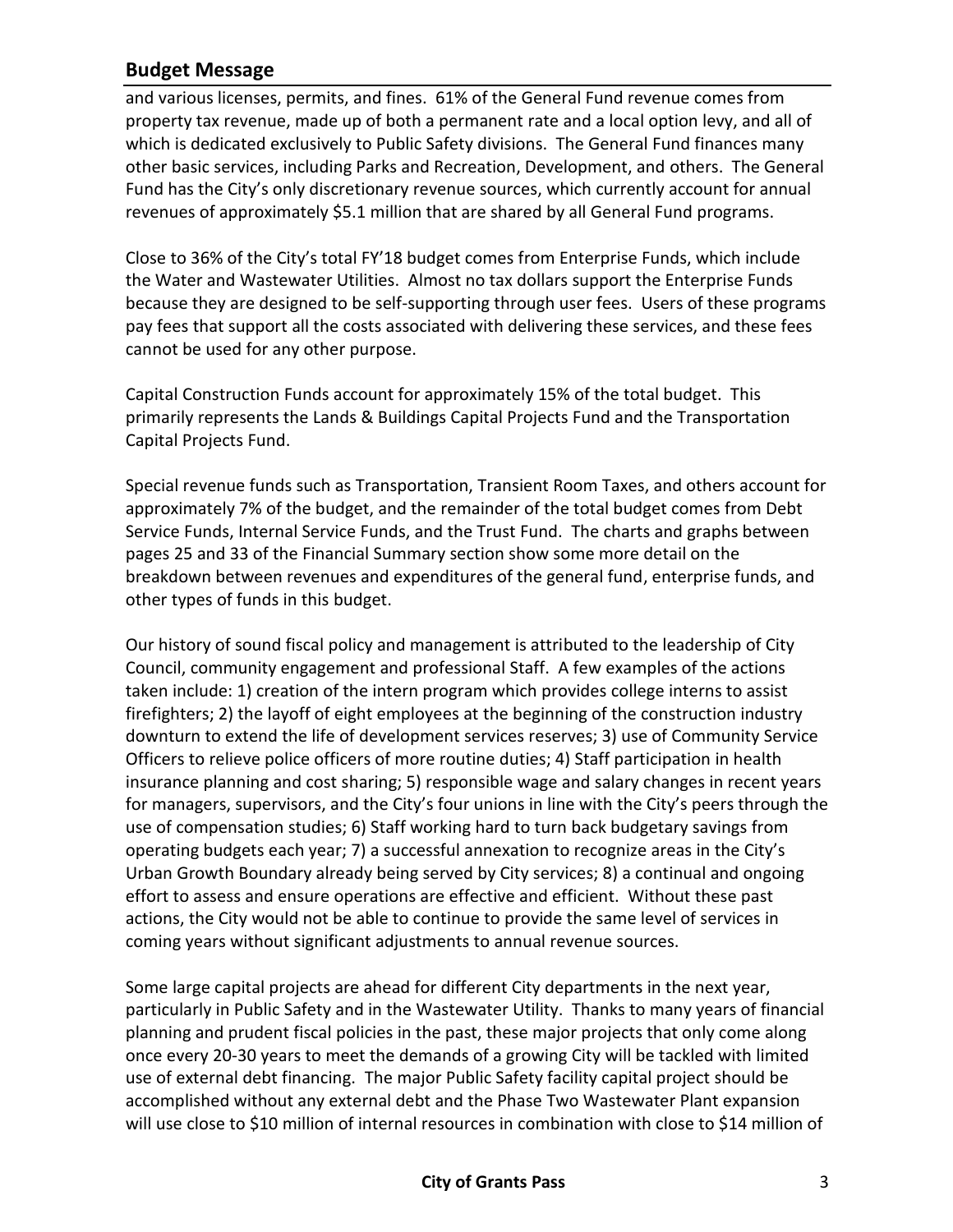bond financing resources. The more we can limit debt to tackle these necessary infrastructure projects, the lesser the long-term impact to the City residents and City ratepayers.

#### **Voter approved levy**

This budget document includes the resources that the voters authorized through passage of the Four-Year Public Safety Levy in November of 2013. The approved levy provides an estimated \$5.3 million in FY'18 for City Public Safety operations which includes City Police, City Fire Rescue, and City Public Safety Support services. The current four year levy is set to expire June 30, 2018. The overwhelming support for the Public Safety Levy in the 2013 City Public Safety election demonstrates the community's desire for quality services.

With other discretionary General Fund support revenues assigned to Public Safety, the budget for FY'18 continues the same level of City Public Safety services. The four-year levy starting in FY'15 was set at the same rate as the previous three-year levy. At the end of this levy period, the City will have operated at the same Public Safety levy rate for a period of nine years. The resources provided by the levy should be sufficient to maintain current services through Fiscal 2018 in combination with a drawdown of General Fund reserves. If General Fund operations, including Public Safety divisions, continue working hard to return savings back to the General Fund each year, the drawdown won't be overly severe and the General Fund will continue to be within the City's financial policy guidelines at the end of the current four year levy.

#### **Residents appreciate City services**

The empirical and statistical data gathered from the citizens of Grants Pass indicate that the residents appreciate the services provided by the City. Both the last vote for City Public Safety Funding and past annual citizen surveys demonstrated the community's desire to have City services maintained at the current service level. Phone surveys have been completed in recent years and show similar satisfaction results, and public forums on specific topics such as law enforcement in the downtown area point to satisfaction with current level of City services.

This budget has been prepared with an eye toward continuing to provide the high quality services the City has delivered over the years while acknowledging the more fiscally conservative stance that the local economy demands. Inflationary pressures on operations will not always match up evenly each year with revenue growth. The continuation of longterm financial planning is key to maintaining the services our Citizens expect today and in keeping the City's funds within established financial policy guidelines. Budget projections for the second year in FY'19 are incorporated into the budget book for informational purposes and to help plan for operations beyond FY'18.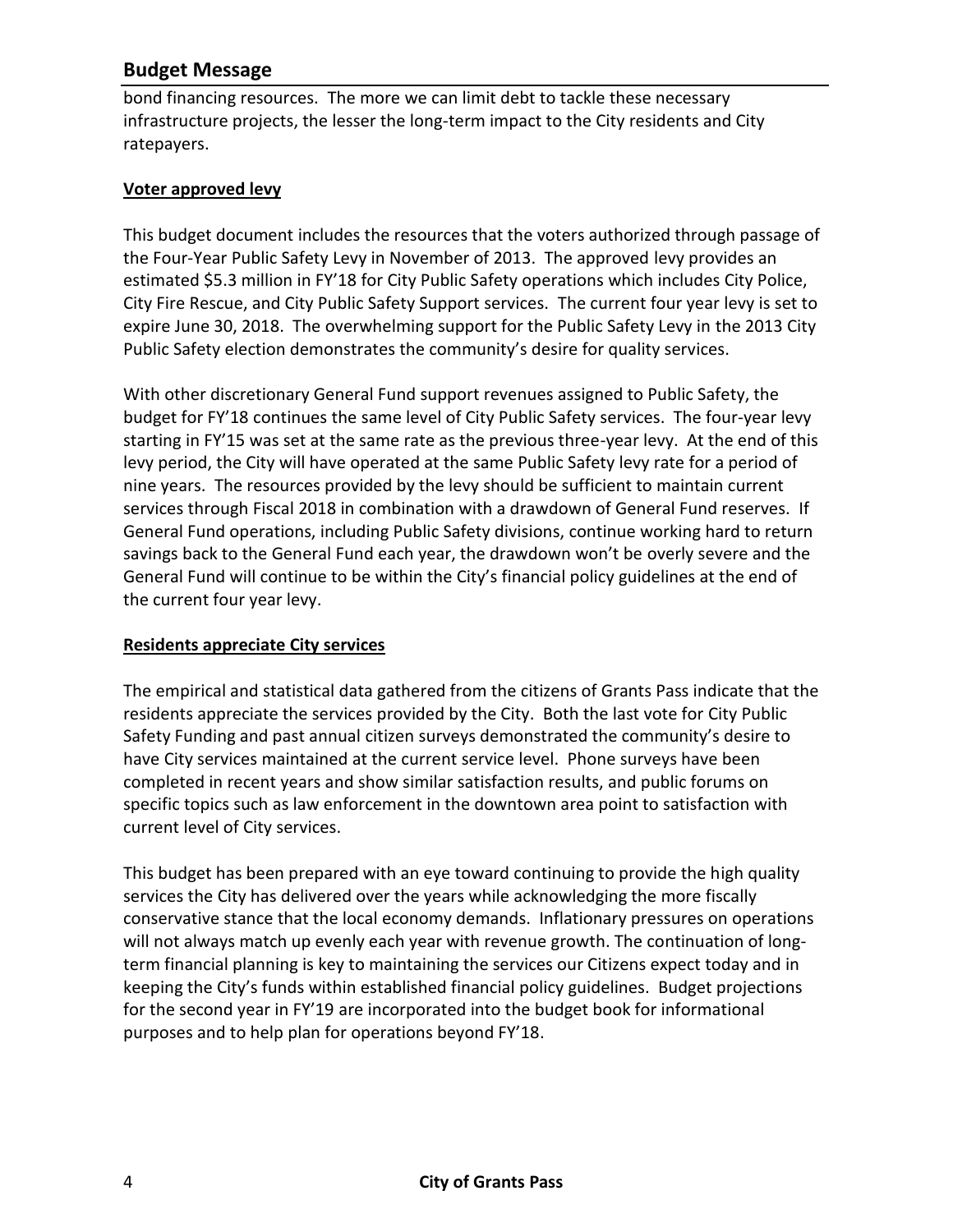#### **Budget changes overview**

The budget book presents the last two years of actual budget results, the current fiscal year revised budget, the budget for the next fiscal year, and the fiscal year projection two years from now. For review of this budget it's important to understand the major budget or operational changes that occurred or that have been recommended between the fiscal years of FY'15 and FY'18.

The total adopted budget, which includes all internal service funds, carry-over balances, contingency balances, and capital project resources, is \$145,023,578, an increase to the current year's \$128,678,568 total budget. Of the \$16.3 million total budget increase, almost the entire amount is due to higher Capital Construction activity going on in the Water and Wastewater Enterprise funds in the next year. Construction on the Phase Two Wastewater Plant Expansion is expected to begin early in FY'18 (summer of 2017) and the projected bond offering for this project is approximately \$14 million, adding to total resources and the total budget for the Enterprise Funds this year. Extra resources are also being carried over in the Water Utility Capital Projects fund to begin the procurement and design process for the new Water Treatment Plant. The budgeted capital outlay in the Enterprise Funds in the adopted FY'18 budget is \$18.1 million higher than the current fiscal year's budget. Total Fund budget tables can be found in the appendix of the budget book, while operating budget summaries and other total budget summaries can be found in the financial summary section following this message.

The FY'18 Adopted Operating Budget, excluding contingencies, debt service, and transfers out to capital projects, totals \$39,317,635. This is up approximately \$2.0 million from the current year's \$37,342,159 Revised Operating Budget total. This increase is primarily due to the Police officer additions in Public Safety, bargaining unit salary schedule adjustments as a result of competitive wage studies, a new labor contract with the Grants Pass Police Association, and a few staffing additions in Community Development and Public Works divisions that are necessary to maintain current level of services for a growing City. Detail on staffing changes can be found on the following pages in this message.

The City of Grants Pass presents its annual budgets on the basis of calculating the cost of full capacity and full service for the whole year. In other words, personnel budgets, by far the largest expenditure category in the budget, assume that funded staffing positions are filled 100% throughout the year. Ultimately there is some staff turnover throughout the year as retirements happen or as staff leave service of the City. And management with the labor groups work hard to contain health insurance costs each year.

The General Fund programs average savings of 6% each year is a tribute to Staff's focus on keeping expenditures down. Extended financial projections for the General Fund assume this same rate of 6% expenditure savings each year, therefore the drawdown shown for the General Fund in this budget won't be as severe as shown. After the General Fund provides \$3 million in one-time capital project resources to a high priority Public Safety Headquarters and 9-1-1 facility capital project during FY'17 and FY'18, the General Fund should end next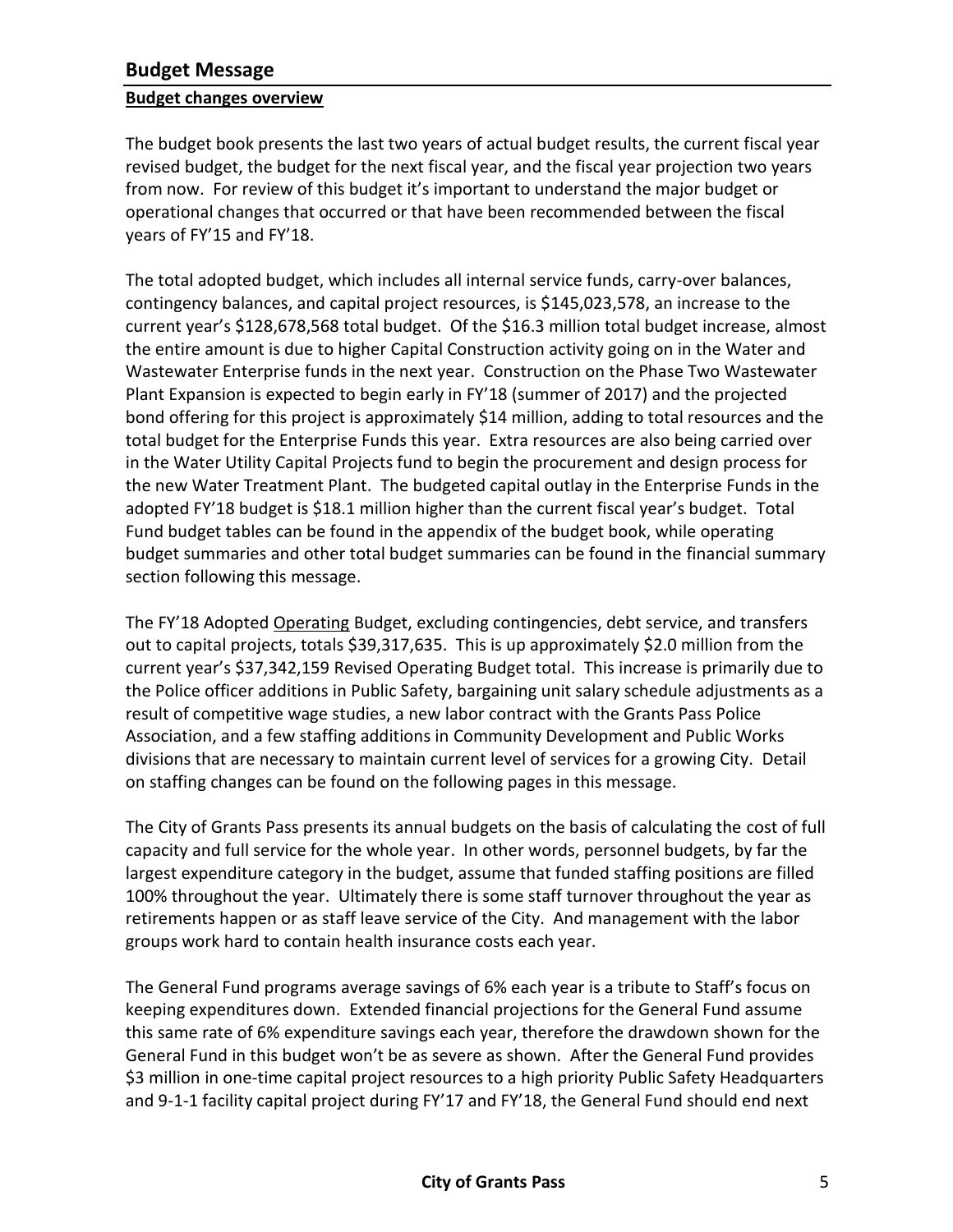fiscal year with a Fund Balance of between 30% and 31% of annual General Fund operating expenditures and at the low end of the Financial Policy range of 30% to 40%.

Josephine County's criminal justice system in recent years has been unable to provide services to the City's Public Safety Department at a level that the City's Police Division requires in order to operate effectively. In response to the County's service level, the City entered into a one-year contract with the County in each of the last four fiscal years for the exclusive rental of 28 jail beds in the County's adult jail. County voters recently approved a levy measure on the ballot in May of 2017 to provide for the operations of the County Adult Jail and County Juvenile Justice detention building, therefore this jail services contract will cease beginning in Fiscal 2018. The contract was funded through a temporary Jail Services Utility Fee, and that utility fee will no longer be on City utility bills beginning in July of 2017.

One additional change in the operating budgets this year is in the Storm Water utility fund. The City is required to meet more stringent permitting requirements for storm water management and is undergoing a rate study for a new Storm Water utility as well as a rate study for the Wastewater and Water utilities as part of one combined rate study project. This rate study is reviewing the capital and operating needs for all three utilities well into the future in order to maintain and expand utility infrastructure and provide the necessary resources for major capital projects ahead such as the expansion of the Wastewater Treatment Plant and the new Water Treatment Plant. While the rate study may not be finalized by the end of this fiscal year, a small amount of new Storm Water utility revenues have been placed in this adopted budget as it is anticipated the new Utility Rates will be partially implemented during FY'18. Modest rate changes will also be necessary for the Water and Wastewater Utilities in coming years in order to maintain the legally required financial operating ratios to service the bond offerings for major upcoming plant projects.

## **Staffing Levels**

With a growing City, the same level of service often requires additional staffing in certain years to keep up with the workload. This year, there are staffing additions in Parks and Community Development, Property Management/Downtown, Public Works, and Public Safety.

Similar to previous years, this year's budget continues to show a number of approved but unfunded staff positions that mostly date back to staffing reductions that took place between 2008 and 2011. Unfunded positions allow the City to more quickly react to demand for additional services throughout the year if additional funding and staffing levels are approved by the City Council. Compared to peak staffing levels in different City departments a number of years ago, there remains to be 17 approved but unfunded staffing positions in this year's budget. In the current fiscal year there are 19.5 unfunded positions in the budget, therefore 2.5 of the newly funded positions in the adopted budget are from positions that were approved in previous years but previously not funded. As an example, funding has been restored for an assistant planner position and a building inspector in order to maintain current service levels in a very active and busy development environment. There remain 12 unfunded positions throughout Engineering, Planning, Building, and PCD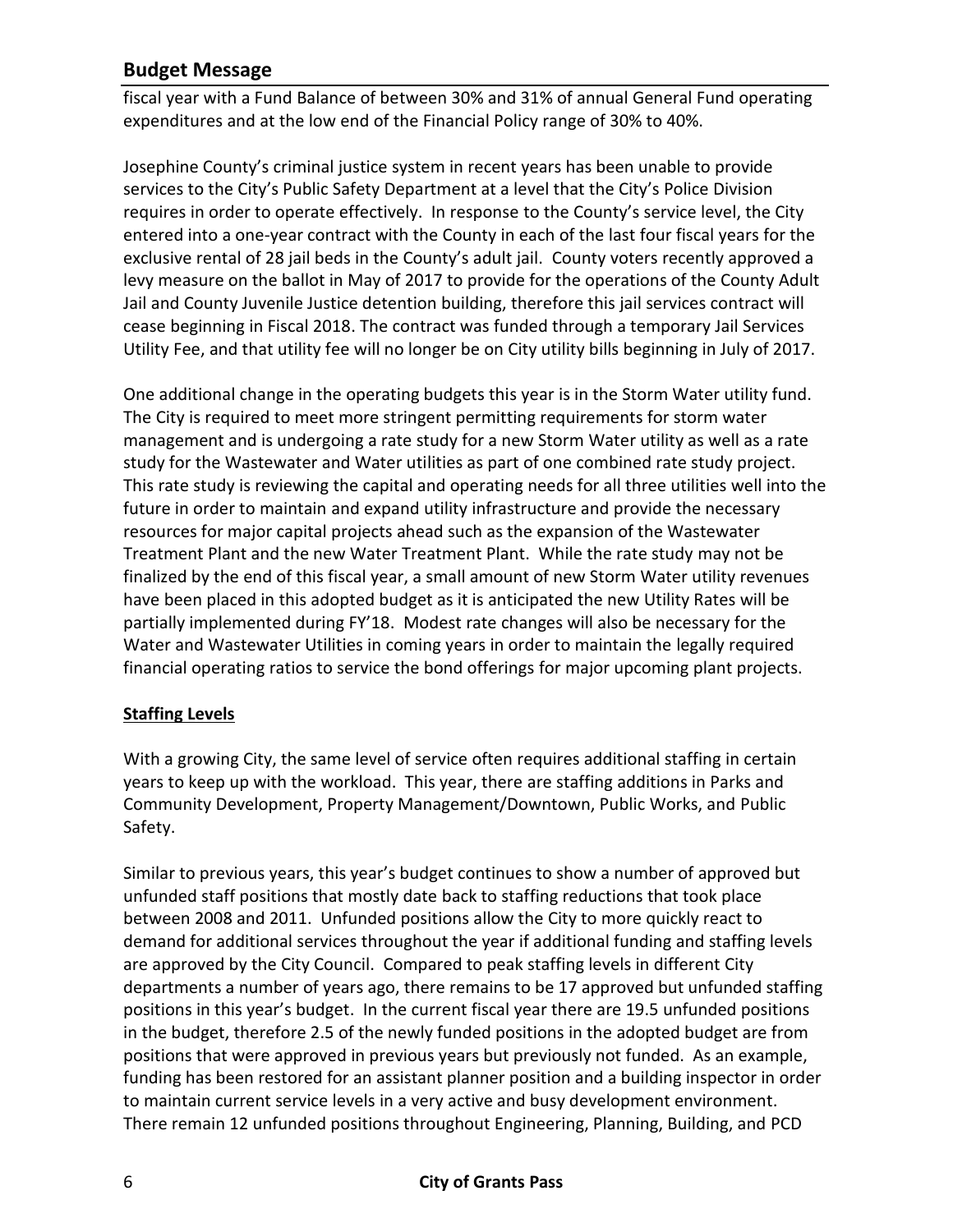Management compared to the peak approved staffing levels of a number of years ago. For more details on staffing histories in recent years and unfunded positions, please see pages 51-53 of the financial summary section that follows this section of the budget book.

# **PREPARING FOR TODAY AND THE FUTURE**

### **Public Safety**

In Fiscal 2019, the Public Safety Facility General Obligation Bond will be paid in full. This will represent a property tax reduction of \$.3866/\$1,000. For the last 10 years Public Safety built a modest amount of reserves in the General Fund to tackle the next major Public Safety facility need while minimizing the use of external debt. For nearly 40 years, the City Public Safety and 9-1-1 Headquarters has been maintained via a lease of space in the Justice Building attached to the County Courthouse. This space has now reached the end of its useful life to the City due to size, parking constraints, and seismic stability. Josephine County also has an interest in moving certain County operations into this space formerly used by City Public Safety and the County Sheriff.

After spending a significant amount of time reviewing options for a new City Public Safety and 9-1-1 Headquarters facility, the City is finalizing the purchase of a large single story facility near City Hall that used to be leased out by a State DHS program. The City's managed 9-1-1 call taking and dispatch operations will be the first to move into the new facility in order to help qualify for a large seismic grant renovation program and to increase the safety of 9-1-1 facilities as soon as possible. Major renovations to the facility will be done beginning in FY'18 and then other parts of the Public Safety headquarters operations will transition to the new facility. The Public Safety designated reserves in the General Fund will contribute \$3.0 million toward the facility and renovation cost; while the remainder of the facility cost will be provided by a mix of seismic grant funds and internal loans. Internal loans will be paid back over a period of no more than 10 years and after the loan payback period the City's Public Safety budget will benefit from operating out of an owned facility rather than a leased facility.

Public Safety programs are primarily supported by property taxes, dedicated revenues, and through the use of resources set aside in reserve. Property taxes have historically and continue to provide 80-90% of the budget for Public Safety. This practice assigns the most predictable and stable City revenue source to the highest priority City operating department. As with most years before 2016, General Fund discretionary resources, in addition to property taxes, must be directed to Public Safety programs to continue the current level of services. Without redirecting approximately \$1.3 million of General Fund resources to Public Safety functions, there would have been cuts roughly equivalent to at least eight police officer or firefighter equivalent positions from the FY'18 adopted Public Safety staffing levels. While the budget shows more general fund resources given to Public Safety than this \$1.3 million figure, Public Safety like all operating divisions works to achieve savings throughout the year and \$1.3 is the estimated General Fund resource use after accounting for the average 6% savings compared to full capacity budgets.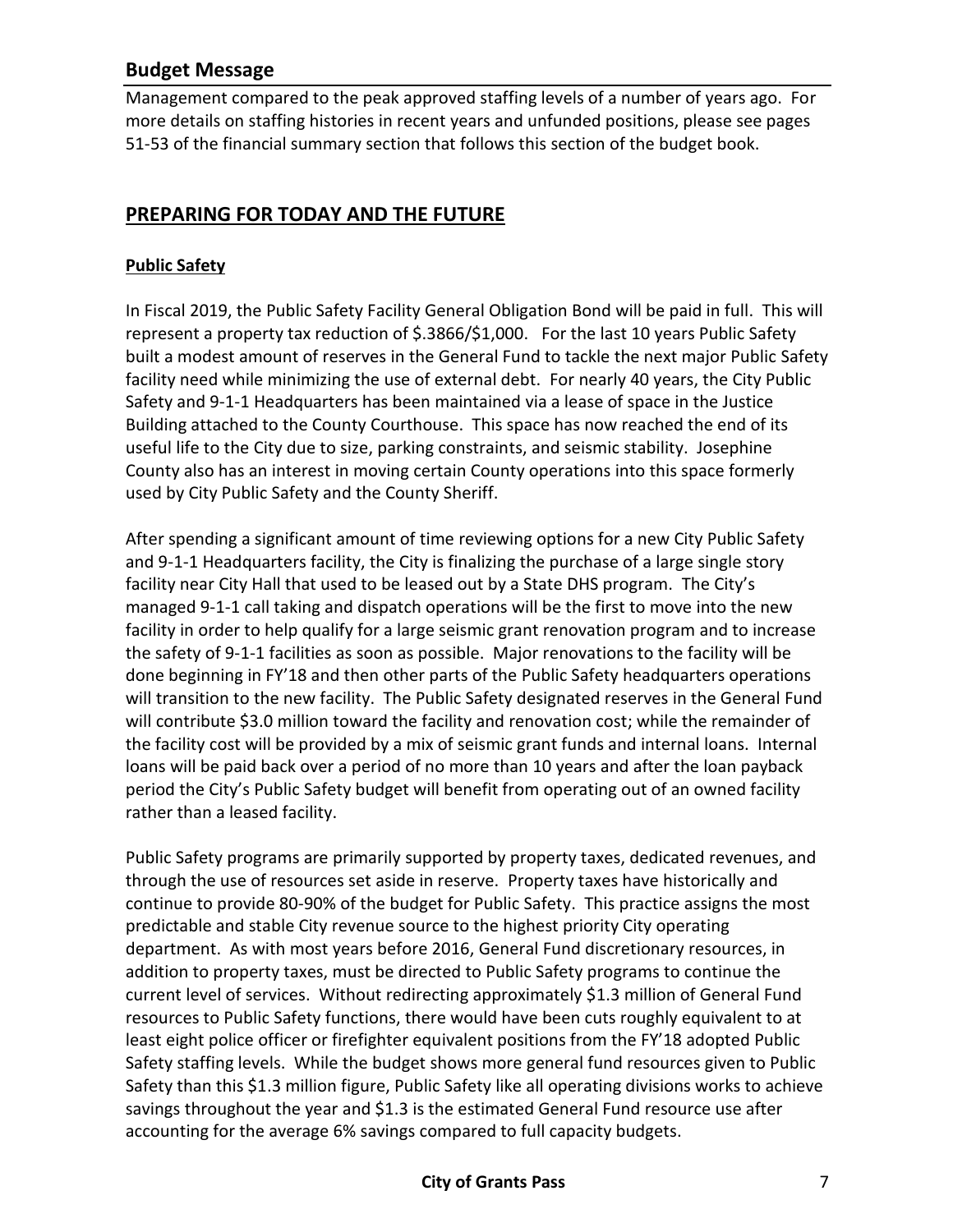With the desire to ensure effectiveness and efficiencies in Public Safety operations, the City Council in FY'14 approved a PAVE (Performance Audit, Visioning and Enhancement Committee) project for all of Public Safety. Managed by the Council's PAVE Committee, the project provided a comprehensive analysis of the City's Public Safety operations today. This study and resulting prioritized recommendations, operations plan, became the basis for some high priority City Work Plan items in recent years. FY'16 two Police Officers, one Sergeant and two Dispatch positions were added and for FY'17 two additional Police Officer positions were included in the budget. Also part way during FY'17 the Council approved the addition of two supervisory officer positions to complete the staffing changes necessary to satisfy most of the data driven audit recommendations. In the FY'18 budget, the only new Public Safety staffing change is the addition of one Fire Inspector.

Three of the City Council's top 12 priorities for the 2017-2018 Strategic Plan relate to City Public Safety or County Criminal Justice operations funding. The primary near-term budgetary and operational consideration for the Grants Pass Department of Public Safety will be to renew the temporary local option Public Safety levy and to evaluate the City's interaction with the County's criminal justice system based on pending changes to County Justice program service levels. The current Public Safety Levy will provide funding for the City's Public Safety divisions through Fiscal 2018. The normal renewal schedule the levy renewal measure would be brought forward to City voters in November of 2017.

The City's Police division relies heavily on the Josephine County criminal justice system as do the rest of the Public Safety agencies in Josephine County. Any change in County Criminal justice funding and service levels will have a direct effect on the City's ongoing Public Safety planning efforts. As of the date of this letter, Federal Funding used to support Josephine County's criminal justice programs has expired and the County's justice programs are facing significant additional cuts to services starting in the summer of 2017 if no additional revenues are approved by County voters. This may have a detrimental impact on City operations, communities' quality of life, and economic development.

## **Parks & Community Development Department Remains Busy**

The City has realized a significant increase in development activity in the last few years. Development divisions such as Building Services and Planning Services continue to budget for increasing levels of activity. Both residential and commercial development activity has picked up significantly. Based on the numbers of new applications and pre-application meetings, this higher level of activity is expected to mostly continue into FY'18. The calendar year 2016 rate of inspections to building staff is higher than at any point in the last 10 years. The same can be said for the planning division where the 2016 level of planning applications per staff is much higher than any other year in the last 10 years and double the average ratio seen in the last 10 years.

While probably overdue based on busy development stats, this adopted budget includes funding for one additional assistant planner in the planning division and one additional inspector in the building division to maintain current level of services. Both positions were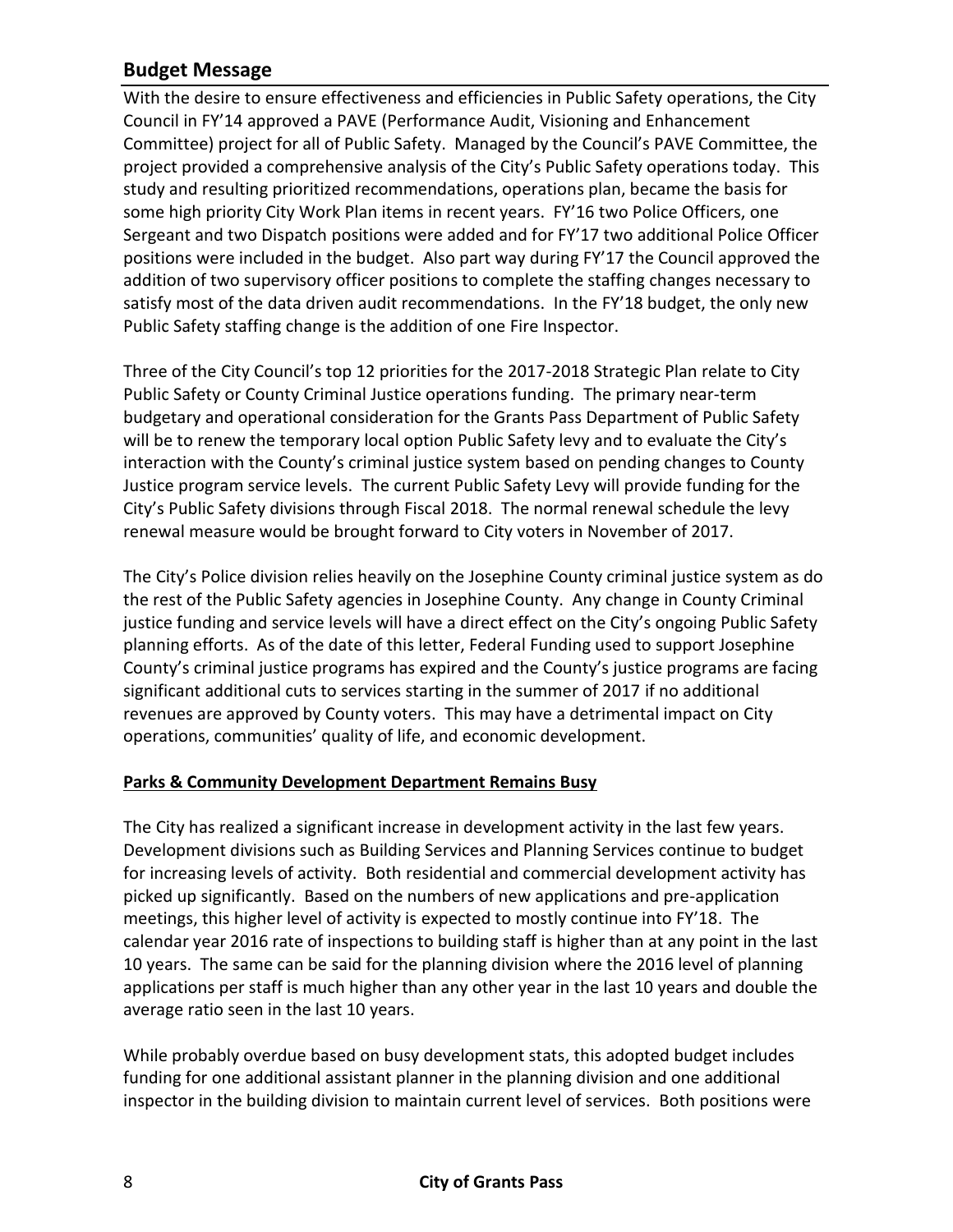unfunded in previous years and as previously stated the total staffing levels are still on the conservative side with 12 unfunded positions remaining throughout Community Development divisions compared to peak staffing levels many years ago. Community Development divisions also participated in the most recent City PAVE Committee (Performance Audit Visioning and Enhancement) project and staffing changes for the FY'18 adopted budget agree with recommendations from this project.

The Building and Safety Division maintains a restricted fund balance within the General Fund as under State law building permit revenues may only be used for the operations of the building division. Building will begin FY'18 with a healthy fund balance just over \$1.0 million and if there came a time where one of the unfunded positions in Building or another division needed to be filled to maintain service levels, the City Council could easily vote to fill and fund the position as needed if the timing of the need fell outside the normal annual budget process. Building and Planning have both also used a mix of temporary and contractual staffing arrangements to help meet increasing development levels in recent years.

### **Financial policies incorporated into the Budget**

The FY'18 budget has a General Fund contingency of \$3,000,000 excluding Building's restricted resources / requirements, which is a little more than 10% of the annual General Fund operating budget to allow the Council the flexibility to respond to unplanned service or other emergencies during the year. This larger contingency should provide Council with the resources to deal with emergencies in combination with contingencies available in other funds. The contingency is a portion of the ending fund balance that is meant to be carried over from year to year and if any significant amount of it is used for emergency or other purposes, the General Fund would have to find a way to replace those resources to remain in compliance with the City's financial policies.

In the case of the Water, Wastewater and most internal service funds their entire ending fund balances are placed into the contingency category to give the City the highest amount of flexibility to use the funds as needed to respond to emergencies or other unplanned needs. A slightly higher amount allocated to the contingency category provides the City with additional financial flexibility throughout the year and doesn't imply higher planned spending throughout the year. Like in the General Fund, the contingency in all funds is meant to be carried forward from year to year without being used.

Contingency funds are used to measure the adequacy of a beginning and ending fund balance as shown in the budget to ensure each of the funds are meeting the City's internal financial policy requirements. Contingency is a designation of ending fund balance or planned carryover balances into the following fiscal year, but can be used in the case of an emergency or unplanned need. Contingencies can only be appropriated for use by the City upon approval by the City Council, and are one-time reserves that cannot be repeatedly used without building them up again.

In FY'10 Council adopted a new financial policy target for the proper range of beginning fund balances for the General Fund, and the Council acted in FY'12 to address financial policies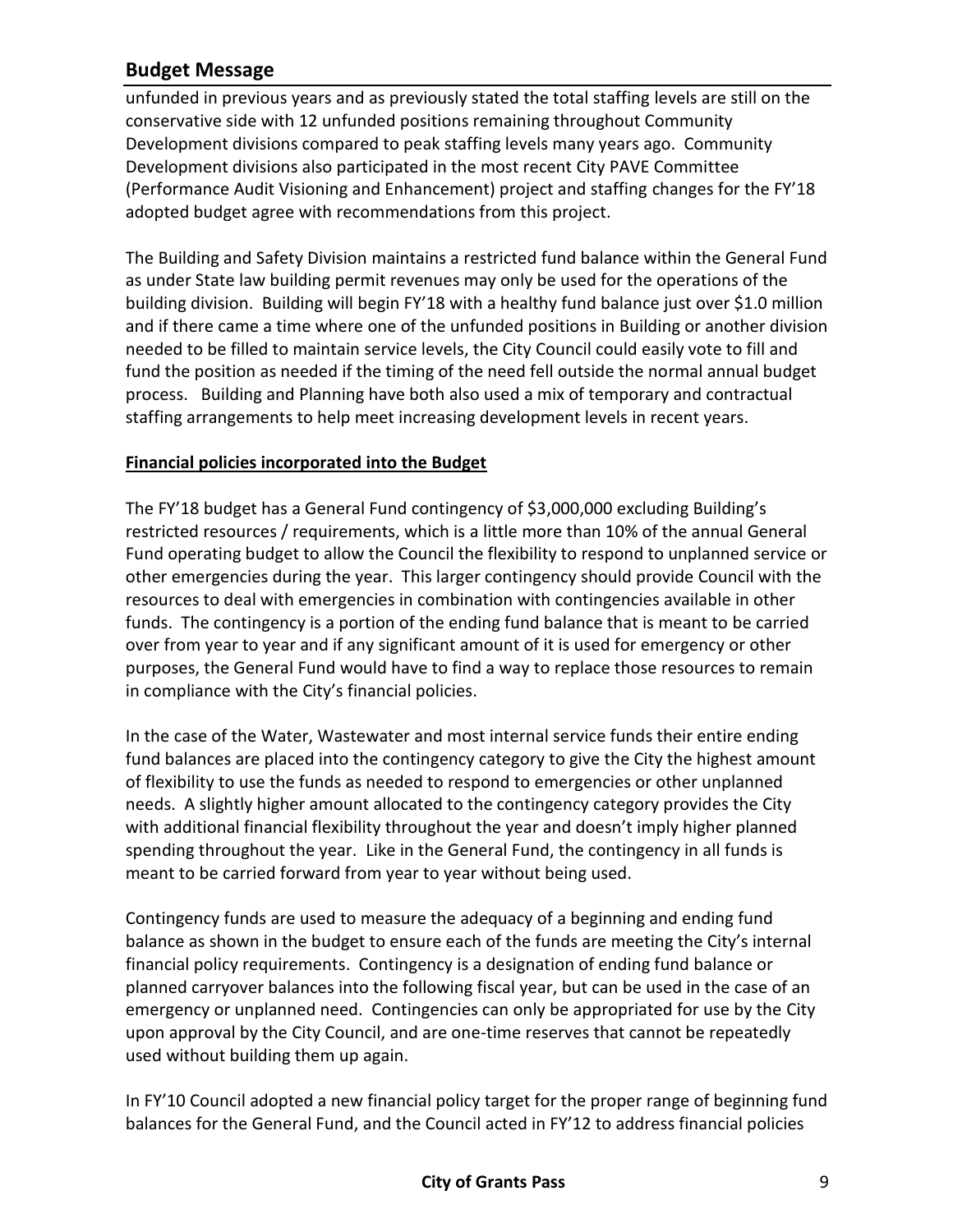regarding contingencies and ending fund balances in the utility operating funds and certain other funds. These financial policies, along with other financial policies can be found in the Budget Process and Financial Policies section towards the beginning of the budget book. These financial policies are key to understanding the financial management of the City and the resulting budget.

Financial policy updates that went into effect five years ago also included the policy revision that governmental operations should strive to contribute resources to equipment replacement funds over time for major capital assets; and that the City's utility funds should be setting aside at least enough resources per year (at a minimum) to match depreciation costs as measured in the City's annual financial report. Depreciation is not recorded as a budgetary transaction, but it is a true cost of doing business that must be recognized through transfers out of utility operating funds to utility capital project funds. A number of years ago the utilities were not setting aside quite enough funds from operations to cover the cost of infrastructure depreciation over time, which may result in higher unexpected infrastructure projects and higher utility fee/rate changes in the future. For this reason, all resources in excess of the utility's financial policies minimum 25% contingency balance are being transferred to the utility's capital projects fund each year. Any extra savings or extra net revenue amounts retained above 25% fund balance in the utilities are moved over to the highest priority utility capital projects in the following annual budget process.

# **CHALLENGES AHEAD**

## **Public Safety challenges and General Fund fiscal health**

One of the most significant challenges facing Grants Pass is the need for a secure financial funding resource for Public Safety services. While a local option tax can provide secure funding after it is approved; the time, effort, and the uncertainty of it passing all have costs to the City and impacts on retention, recruitment, and stability within a department. The need for Fire and Police services is constant and it is a far better practice to ensure that funding of the services is more secure as well. In the last year the City reviewed some significant funding alternatives for Public Safety and will continue reviewing options over the next year according to this year's high priority work plan items.

As previously stated, Public Safety services are directly affected by the County's level of Criminal Justice Services. The County's federal funding continues to decline and is not sufficient to provide adequate jail services, District Attorney, rural patrol nor is it sufficient to reopen the County's Juvenile Justice shelter and detention facility. The County has cut back criminal justice program services significantly during 2012 as a result of lower federal funding levels and the County residents turned down a property tax levy in each of the last four years for these services. However, County voters recently approved a 5-year levy measure on the ballot in May of 2017 to provide for the operations of the County Adult Jail and County Juvenile Justice detention building so the pressures and financial challenges from the rest of the justice system won't be quite as acute in the next few years. As all parts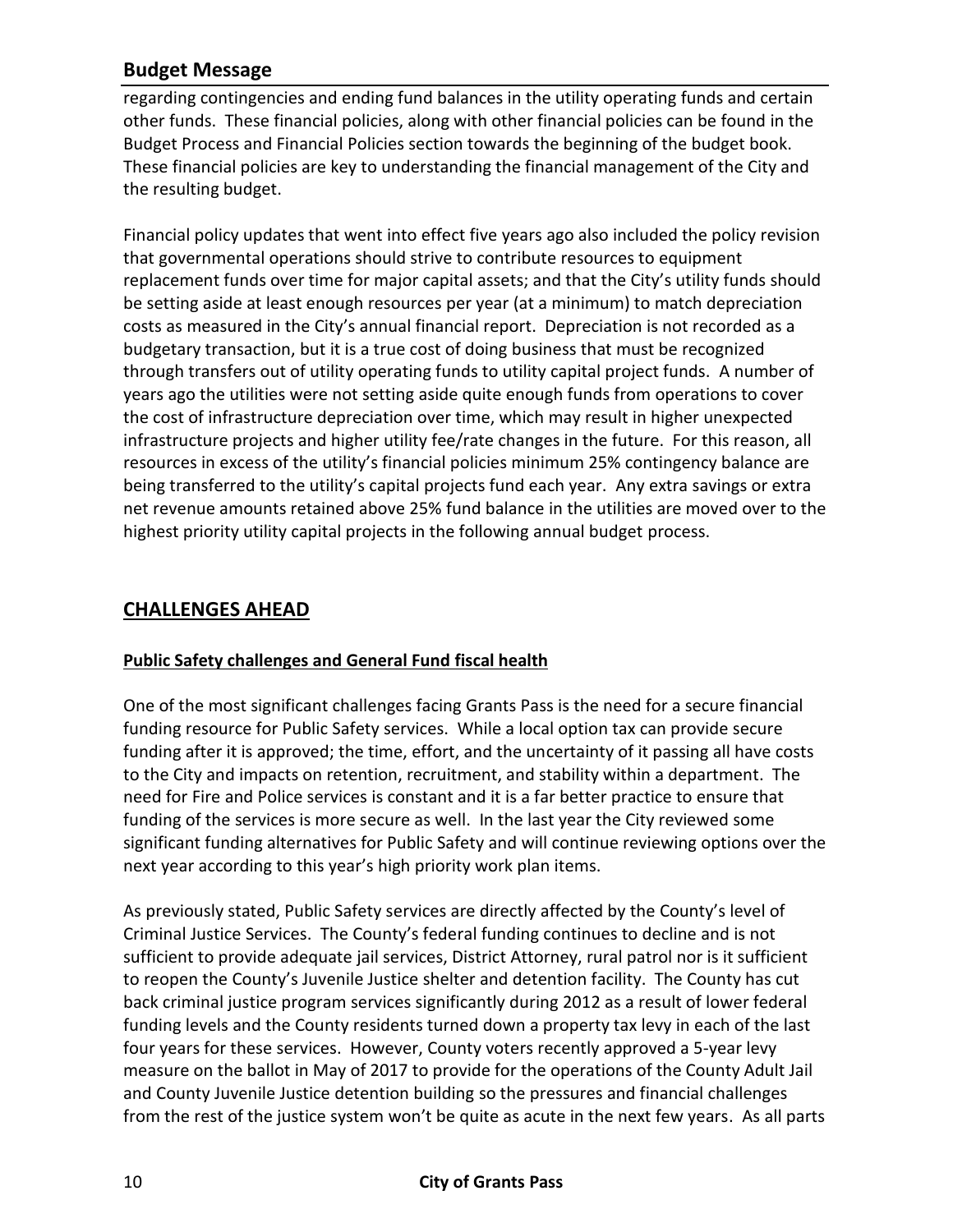of the City and County rely on services such as the Adult Jail, the District Attorney, and Juvenile Justice, the future local, state, and federal funding decisions that affect the County will continue to affect the City's Public Safety department in a significant way.

### **Staffing and financial resources for an expanding Park System**

One of the highest needs in the parks system of the City is additional soccer fields as discussed when the City completed its Parks Master Plan over five years ago. The proposed budget represents a reallocation of capital resources in order to complete a new turf soccer field in Reinhart Volunteer Park. Significant improvements are also ahead for Riverside Park in the next year with a grant funded project to build additional facilities to serve festivals and large public gatherings in the park as well as a new spray park and a new community gathering building. As predicted last year, after many years of maintaining a growing parks system without changing parks maintenance staffing levels, this year the budget includes one additional parks maintenance staff position.

### **Utility Infrastructure**

Significant upgrades to utility infrastructure are ahead for all the City's utility systems. In the last three years, the City officially began planning for the replacement of the aging Water Treatment Plant facility. The facility is the sole source of water for most of the City. For long-term cost effectiveness and other reasons; the new water plant will be built at a new location within approximately a half of a mile from the current water plant (final site still to be determined). Part of the challenge was that upgrades that are needed at the old Water Plant today can't proceed without significant investments in the seismic protection built into the facility (under current commercial building codes). And the old plant would have a limited lifetime even if these significant and costly improvements were made.

There is an expansion necessary to the Wastewater Restoration Plant on the short-term horizon and routine maintenance and upgrades to an aging Water, Wastewater, Street, and Water infrastructure systems are necessary regardless of the level of growth in the community. Construction for the next phase of the Wastewater Plant expansion is currently set to begin in the summer of 2017. Accompanying an aging utility infrastructure is a significant financial obligation to replace the pipes, streets, pump stations, reservoirs, and plants that serve the City's basic water and transportation needs. Due to many years in the past of not collecting enough resources to replace aging infrastructure, utility rates are being reviewed through a formal rate study so that they will keep up with the City's infrastructure needs without relying too heavily on costly long-term borrowing. The City is a highly rated bond issuer, but even low bond interest rates in today's low interest environment add significant costs to utility capital projects over time. We will continue to balance the need for maintaining the infrastructure while limiting debt amounts and costs as much as possible. Larger than normal plant capital projects coming up will require bond financings to spread the costs of these major projects over a longer periods of time and limit the nearterm impact to the City's ratepayers.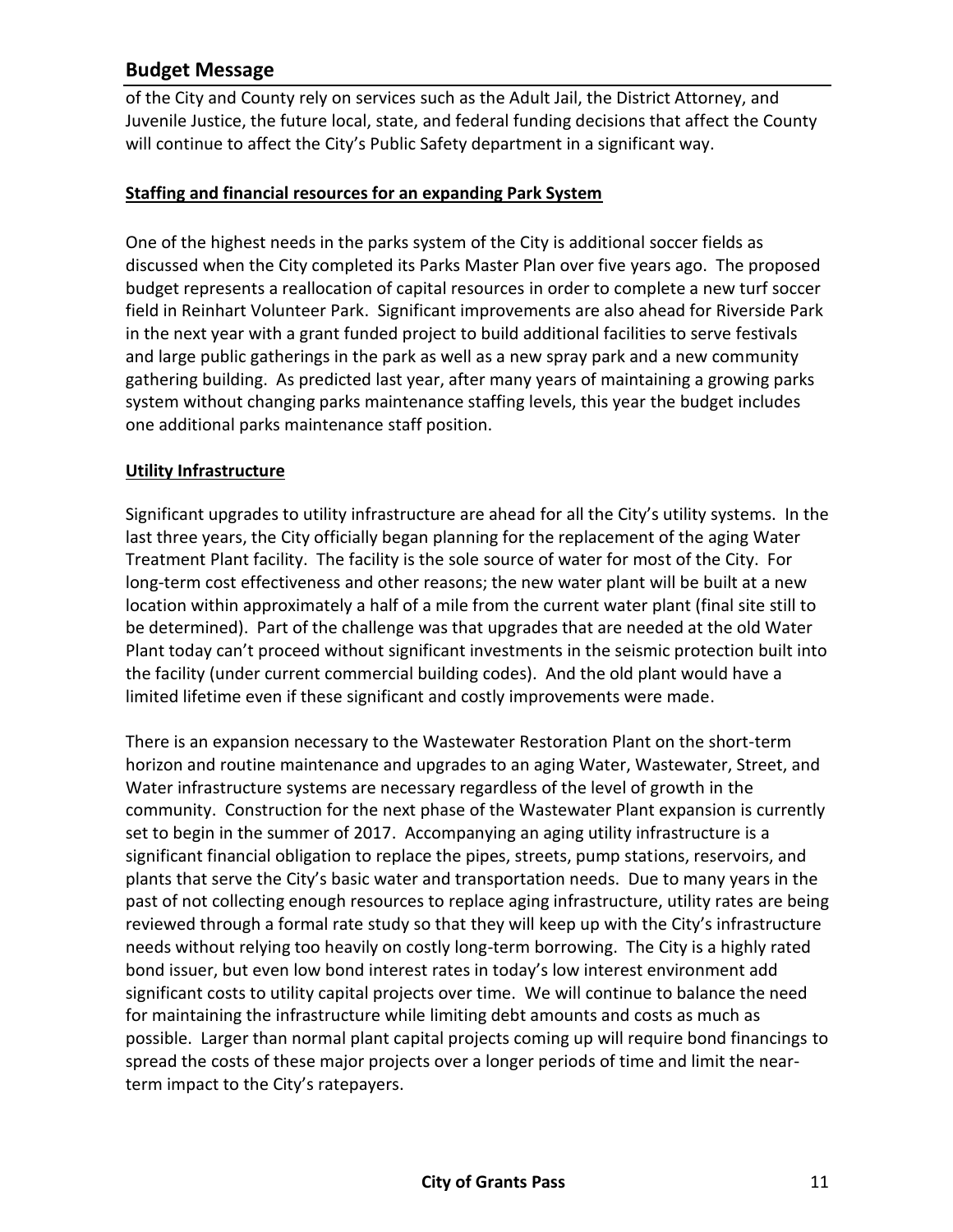### **Personnel Services**

The City is largely a service organization and therefore personnel expenditures make up the largest single share of operating expenditure categories. Personnel service's expenditures, which are comprised primarily of wages and fringe benefits, account for 56% of operating expenditures in the total City budget and 64% in the General Fund operating budget. The charts and graphs between pages 25 and 33 of the financial summary section show some more detail on the breakdown between types of revenues and expenditures of the general fund, enterprise funds, and other types of funds in this adopted budget.

## **Addressing PERS funding**

As anticipated, employee benefit costs continue to be a large factor in operating expenses. Like other Oregon public agencies, the City of Grants Pass will pay a significantly higher rate into the PERS system as a percent of employee salaries and wages beginning July 1, 2017. Rates are expected to rise again on July 1, 2019 and July 1, 2021, and remain at a relatively high rate for many years after 2021. There is little the State Legislature can do to avoid changing these rates in coming years because most of the State's retirement system liability is the result of contractual benefits to classes of public employees that have already retired or will retire soon. The Oregon Supreme Court has ruled that these contractual benefits cannot be changed for service periods in the past, only service periods going forward. For the most part, the high rate necessary to pay for the contractual liabilities is not the result of current employees but the rate impact is managed by spreading the cost over all classes of current public employees.

The City has limited options to deal with its required participation in this state retirement system, but has taken certain actions to manage the impact of PERS. As PERS is a hot topic for almost all public agencies in Oregon, City Staff developed a PERS section for the budget book three years ago for the Public, the Budget Committee, and the Council to see more closely how PERS rates affect the City's operating budgets and the basics on how the PERS system works. More details on how the City is using the PERS reserve to manage coming rate increases can be found in this section towards the end of the budget book located right before the appendix section.

## **Managing heath care costs**

The City has a choice of two health care packages effective January 2007. Employees (except the Teamsters union) can select either a standard existing plan or a plan in association with an HRA/VEBA account funded by the City. There was a significant increase in the number of participants in the HRA/VEBA plan since 2007, with most of eligible employees taking advantage of the opportunity to have monies placed in a tax-deferred account for future out-of-pocket costs, assuming a greater share of co-pays and expenses. This move, approved by the Council, saves the City money compared to traditional taxable benefits and strengthens management's goal of achieving greater employee ownership in managing health care costs.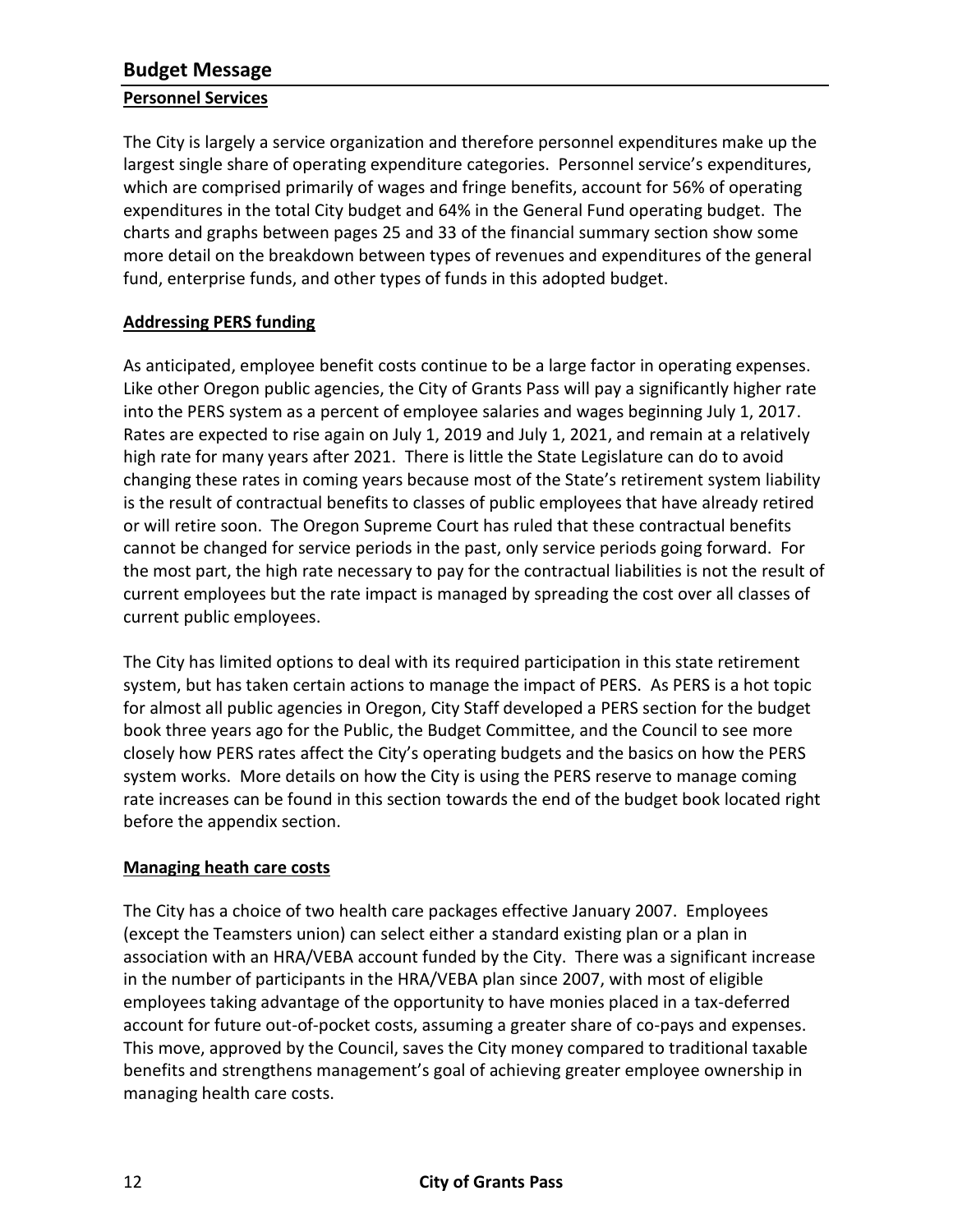In FY'14 and FY'15 the City was originally facing significant annual increase to health insurance premiums for calendar year 2014 and 2015. The City's health insurance agent, in combination with annually working with the City's Health Insurance Committee (staffed by management and union representatives), was able to negotiate the rate changes down, and within budget parameters, to slightly less 7% increases. For the 2016 and 2017 calendar years, the City was able to negotiate a rate hold for the main plan due to better medical cost experience for all participants on average in the last two years.

The typical experience in the City and most other major public and private businesses is an average annual rate increase of a little less than 10% each year in the last decade. In recent years, plan changes have been made and Staff has worked hard with the City's agent to target changes to rates that are more affordable and sustainable. In the future budget periods, presented in this budget, rate increases of 10% per calendar year have been factored in for periods after calendar 2017 in order to prepare for potential continued increases in the cost of medical services and the resulting health insurance premium increases. Like in past years, City Staff and the City's insurance agent will work hard to make sure the plans are affordable and sustainable by shopping out the plan to other providers and considering plan changes if needed.

### **Negotiating with labor organizations**

Staff and Council continue to work hard in negotiations when it comes to changes to salary and benefit schedules with the four bargaining units. A change made to the City's main insurance plans in January 1, 2013 and saved the City over \$200,000 per year as compared to the rate increase without the plan change. Additionally, in the last four years all bargaining units accepted a cost sharing agreement to future increases in health insurance.

Some salary schedule changes have been made to keep the City's compensation levels competitive with market salaries for these specific positions. The City's wage and salary schedules must be competitive with the market in order to recruit and retain high quality professional employees. There was a union arbitration award for the Grants Pass Police Association (and against the City) in the last year that changed the comparisons used for Police comparables. Many of the comparables used in that arbitration award were similar sized cities in the Portland Metro area that have drastically different tax bases than Grants Pass. This arbitration award has put significant additional pressure on the Public Safety budget in FY'18 and beyond and may not be sustainable without cuts to General Fund programs or changes to tax rates in future years after FY'18.

In the next year, the City will be negotiating with one of the four unions/bargaining groups for a new contract. The contract with IAFF (International Association of Firefighters) goes through the end of 2017 and new contract negotiations will begin soon. In addition to the Police Association, in the last year the City completed contracts with Teamsters and the Grants Pass Employee Association (GPEA).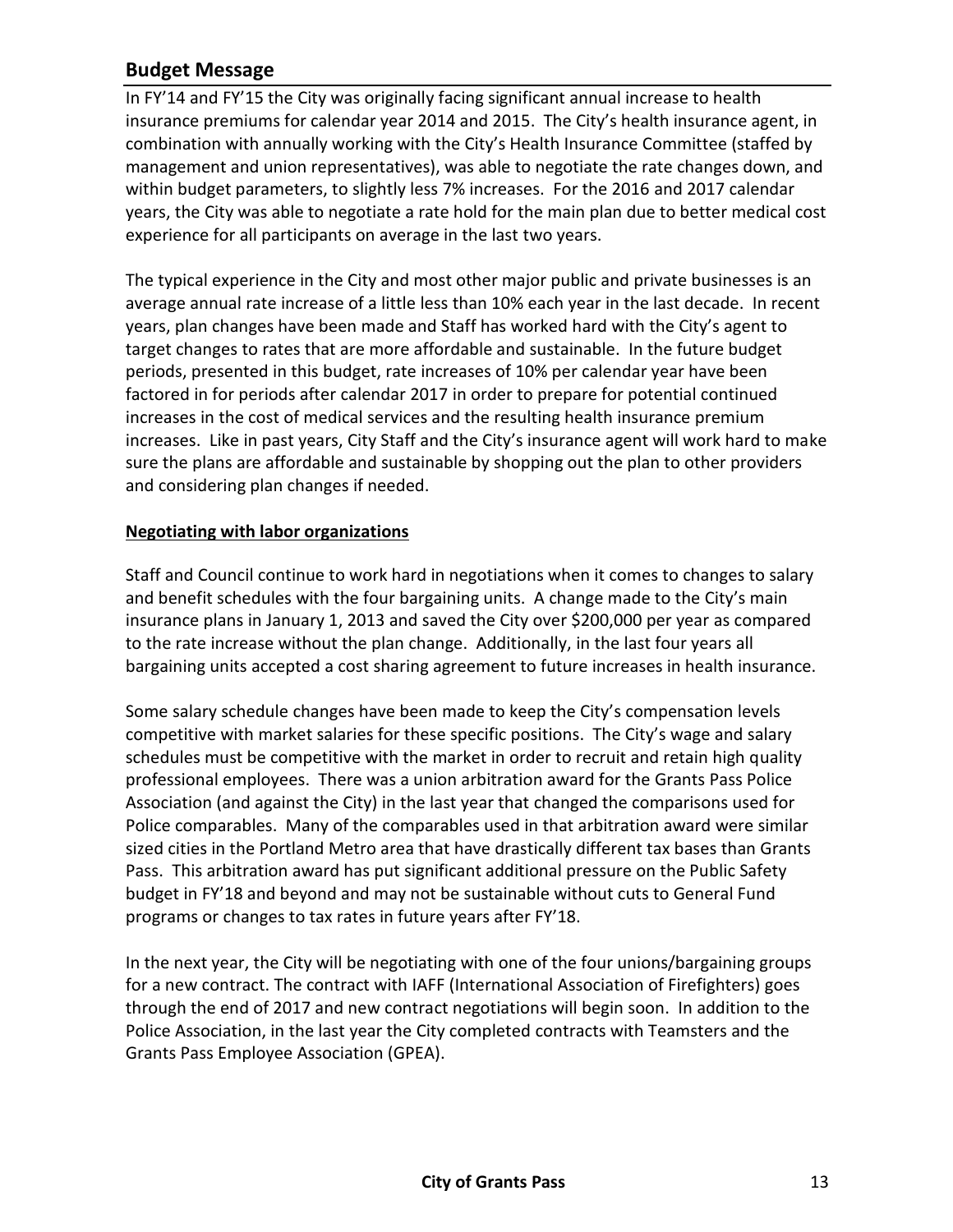While changes to salary schedules have been mostly within nationally reported inflation figures in recent years, costs impacting all union negotiations are the rising costs of PERS rates and health insurance rates. During periods where PERS rates are rising, costs for each employee group are rising an estimated 2% to 3% on average each year even before a cost of living adjustment or market adjustment is considered for salary schedules. As these increases to PERS rates and health insurance rates are expected to continue many years into the future, wage negotiations that affect future costs will need to factor in PERS and health insurance rate considerations. In summary, salary schedule adjustments, insurance, and PERS are the primary reason for changes to operating budgets for all departments as personnel makes up the largest category of operating expenses for a service organization like the City of Grants Pass.

It will be important to continue working hard at successful negotiations with the bargaining units and to provide competitive compensation packages to attract and retain qualified and motivated employees. We must also ensure total operational costs per capita don't increase faster than acceptable inflation rates and must keep a well balanced budget that doesn't sacrifice service levels our citizens demand.

# **CONCLUSION**

The City of Grants Pass is an innovative organization that is focused on value. Our elected officials and employees demonstrate a willingness to seek and create alternative solutions to problems. Staff is embracing changes to systems in order to provide services to our citizens in the most effective and efficient manner. For example Public Works just embarked on a construction procurement process that hasn't been done before in Grants Pass for any large capital project. The wastewater plant expansion has moved forward under a designbuild model where the same firm both designs and builds the expansion. This typically saves time and money compared to the traditional capital project process and we'll use this in preparation for the building of the new Water Treatment Plant in coming years.

The knowledge and years of experience of our employees will continue to help Grants Pass succeed. Through this budget, we are recognizing the needs of today and of the future by planning strategically and implementing measurable objectives. With the Council adopted and prioritized Strategic Plan, Staff will be able to direct their energies, skills, and talents, in applying the budgeted financial resources to make measurable progress toward achieving those goals.

Throughout the narrative pages of the operating divisions presented in this budget, you will see a uniform format of presenting some of these performance measures. There is much more to the budget than just the financial figures associated with maintaining the level of services our citizens expect. In each operating division, you will see at least one output measure, one efficiency measure, and one effectiveness measure that helps describe some of the operating conditions that affect the budget. These measures are important to monitor over time and important to achieving our goals. You will see examples of the City's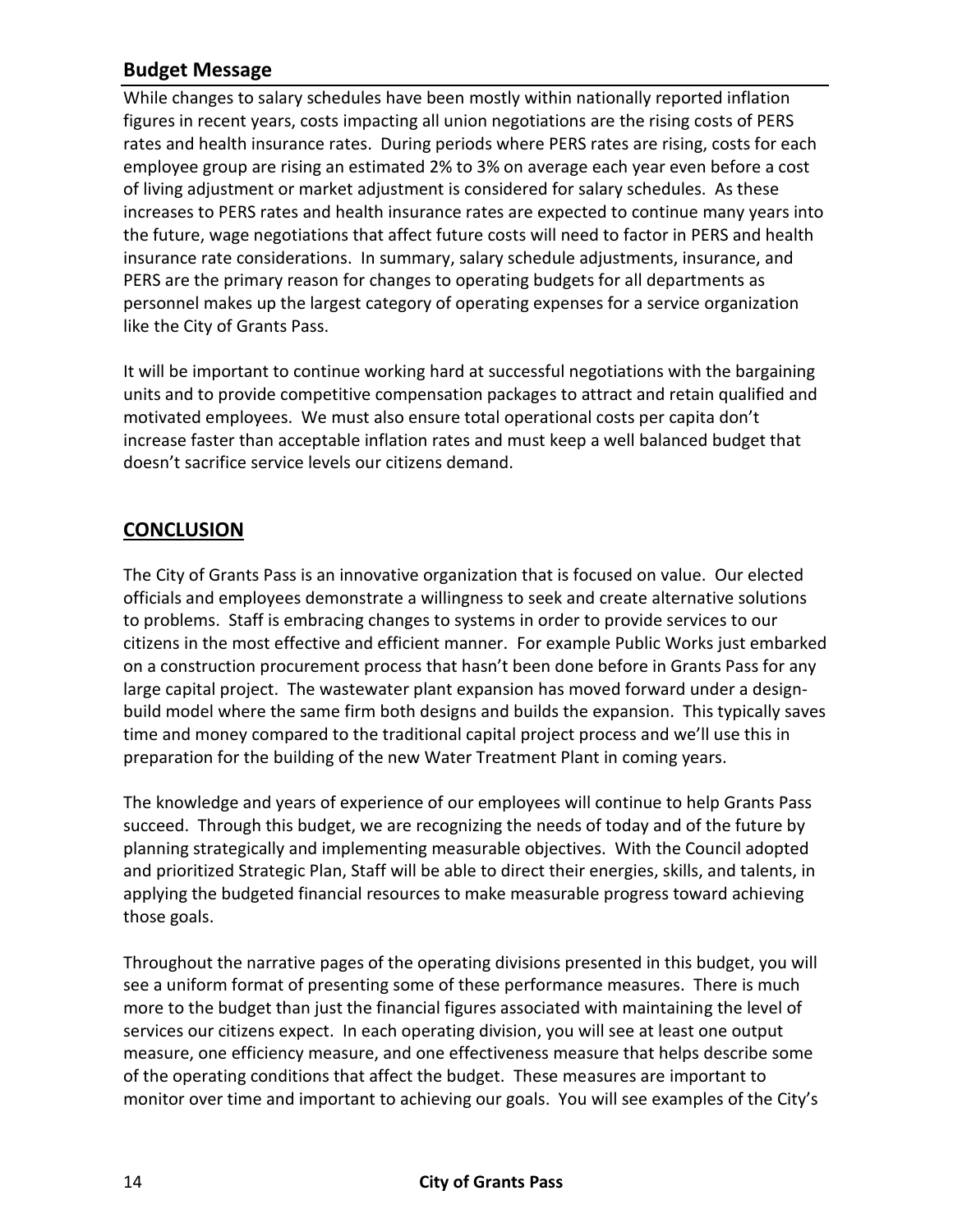Strategic Plan and resulting Work Plan items in the narrative text of operating divisions for specific goals and objectives that will be the responsibility of that department or division.

In closing, I would like to acknowledge the teamwork, commitment, and assistance of all of our elected officials and Budget Committee members, City Staff, and participating members of our community in the preparation of both the City's Strategic Plan and this budget document. I am particularly grateful to Jay Meredith, Finance Director and the entire Finance Staff for their continuing commitment to excellence in municipal finance and budgeting for the benefit of our community. Creating and maintaining a sustainable, balanced budget helps the community provide its critical and quality services for many years to come.

Respectfully submitted,

 $\mathscr{L}$  and  $\mathscr{L}$ 

Aaron K. Cubic, City Manager